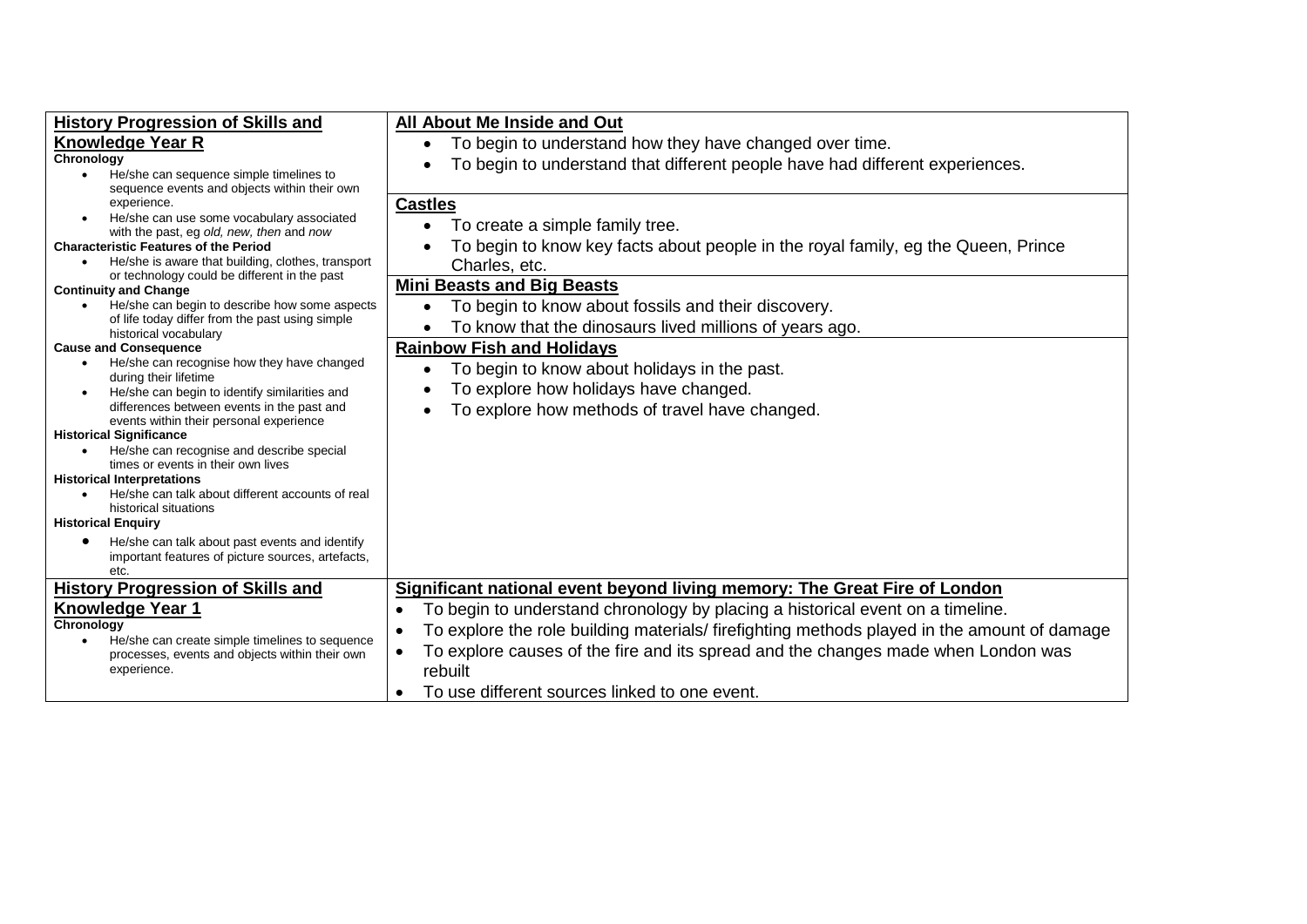| He/she can confidently use vocabulary<br>$\bullet$<br>associated with the past, eg old, new, then and<br>now<br><b>Characteristic Features of the Period</b><br>He/she recognises building, clothes, transport or<br>$\bullet$<br>technology could be different in the past<br>He/she shows an awareness of significant<br>$\bullet$<br>features not seen today.<br><b>Continuity and Change</b><br>He/she can match old objects to people or<br>$\bullet$<br>situations from the past<br>He/she can describe how some aspects of life<br>$\bullet$<br>today differ from the past using simple historical<br>vocabulary<br><b>Cause and Consequence</b><br>He/she can give simple explanations of why a<br>$\bullet$<br>person from the past acted as they did and talk<br>about the consequences of those actions.<br><b>Historical Significance</b><br>He/she can recognise and describe special<br>$\bullet$<br>times or events for family or friends<br><b>Historical Interpretations</b><br>He/she can identify and talk about different<br>$\bullet$<br>accounts of real historical situations<br><b>Historical Enquiry</b><br>He/she can talk about similarities and<br>$\bullet$<br>differences between two or more historical<br>sources using simple historical terms<br>He/she can talk about past events and use<br>$\bullet$<br>annotations or captions (maybe scribed) to<br>identify important features of picture sources,<br>artefacts, etc. | <b>Significant Individuals: Grace Darling</b><br>To locate her lifetime on a class timeline and to create a pictorial timeline of her life<br>$\bullet$<br>To explore attitudes to gender at the time<br>To explore Grace Darling's motivation/actions. What impact did her actions have?<br>To create a museum display about Mary's work, and how she is recognized today and in<br>the past.<br>To explore representations from a range of different types of sources<br><b>Changes within living memory: Toys</b><br>To sort real old toys/pictures of old toys into chronological order<br>To explore how period is characterised by change from outdoor play to indoor electronic<br>toys<br>To appreciate that some toys have remained almost unchanged<br>To know that as a consequence of change to mainly sedentary indoor play children's<br>health may suffer |
|---------------------------------------------------------------------------------------------------------------------------------------------------------------------------------------------------------------------------------------------------------------------------------------------------------------------------------------------------------------------------------------------------------------------------------------------------------------------------------------------------------------------------------------------------------------------------------------------------------------------------------------------------------------------------------------------------------------------------------------------------------------------------------------------------------------------------------------------------------------------------------------------------------------------------------------------------------------------------------------------------------------------------------------------------------------------------------------------------------------------------------------------------------------------------------------------------------------------------------------------------------------------------------------------------------------------------------------------------------------------------------------------------------------------------------------------------------------|--------------------------------------------------------------------------------------------------------------------------------------------------------------------------------------------------------------------------------------------------------------------------------------------------------------------------------------------------------------------------------------------------------------------------------------------------------------------------------------------------------------------------------------------------------------------------------------------------------------------------------------------------------------------------------------------------------------------------------------------------------------------------------------------------------------------------------------------------------------------------|
| <b>History Progression of Skills and</b><br><b>Knowledge Year 2</b><br>Chronology<br>He/she realises that historians use dates to<br>$\bullet$<br>describe events<br>He/she uses phrases describing intervals of time<br>$\bullet$<br>eg.: before, after, at the same time, etc.<br><b>Characteristic Features of the Period</b><br>He/she recognises and describes, in simple<br>$\bullet$<br>terms, some characteristic features of a person<br>or period studied<br>He/she increasingly uses period specific<br>language in explanations                                                                                                                                                                                                                                                                                                                                                                                                                                                                                                                                                                                                                                                                                                                                                                                                                                                                                                                   | Significant events and people: Neil Armstrong and the moon landing<br>Locate his life and achievements on a timeline<br>$\bullet$<br>Explore international attitudes (USA/USSR, cold war, etc.<br>$\bullet$<br>To consider significance in relation to previous and subsequent space exploration<br>$\bullet$<br>Consider reasons for the space race and the impact on life since the moon landings<br>$\bullet$<br>To identify scientific discoveries and their impact on life<br>$\bullet$<br>Use a range of sources including newspapers, picture and video evidence<br>$\bullet$<br>Significant national event beyond living memory: The Gunpowder Plot<br>Place the events on a timeline<br>Retell the story in order<br>$\bullet$                                                                                                                                  |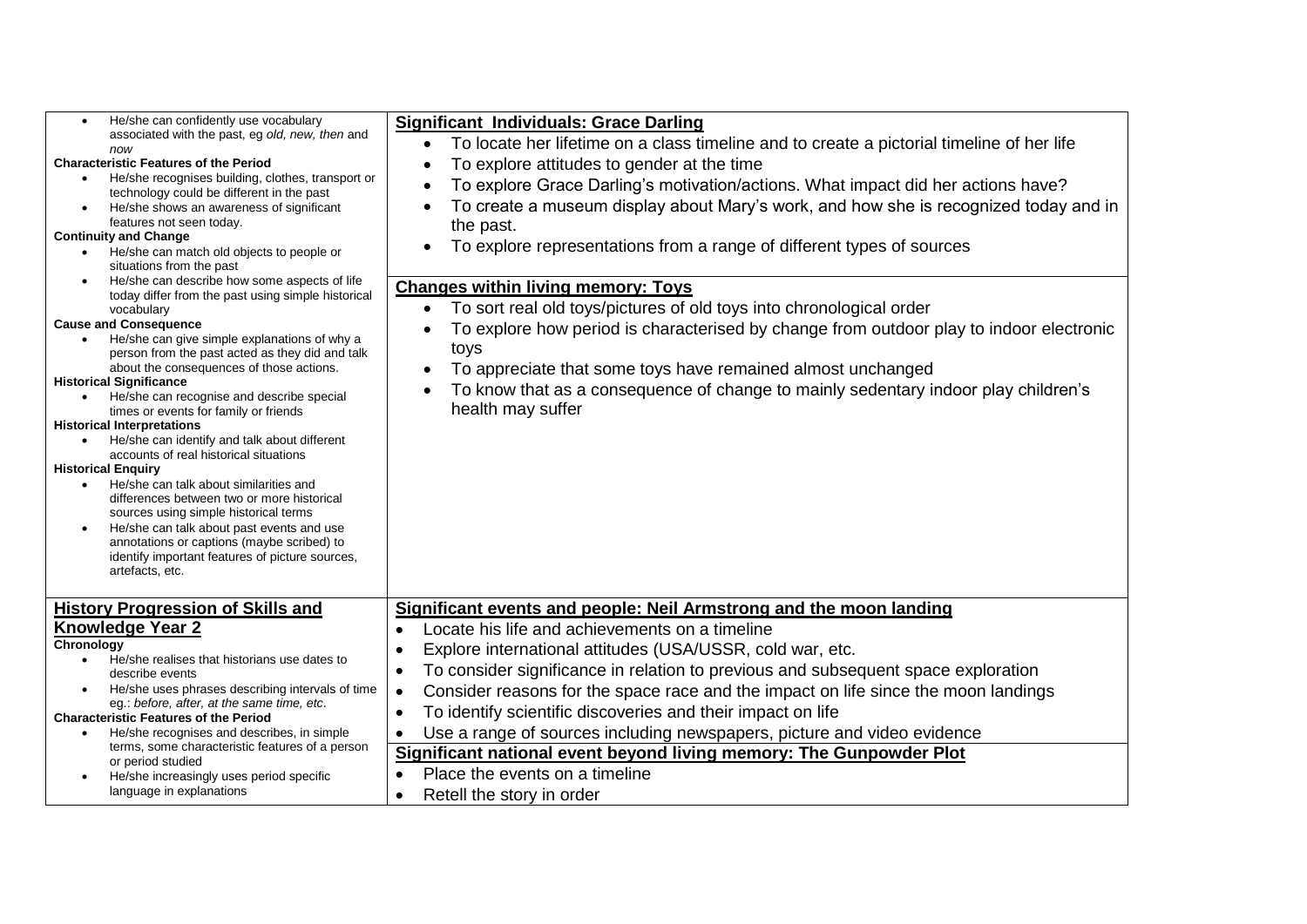| <b>Continuity and Change</b>                                                                              | Consider attitudes to religion and James I                                                               |  |  |  |
|-----------------------------------------------------------------------------------------------------------|----------------------------------------------------------------------------------------------------------|--|--|--|
| He/she can talk about similarities and                                                                    | Explore reasons behind the plot - did it change life for the Catholics?<br>$\bullet$                     |  |  |  |
| differences not just between then and now but<br>between then and another then                            | To consider change and continuity, eg know that the State opening of Parliament still takes<br>$\bullet$ |  |  |  |
| <b>Cause and Consequence</b>                                                                              |                                                                                                          |  |  |  |
| He/she can describe in simple terms the causes<br>$\bullet$                                               | place                                                                                                    |  |  |  |
| and/or consequences of an important historical                                                            | <b>Local Study: St Peter's Church</b>                                                                    |  |  |  |
| event offering more than one example of its                                                               | To create a pictorial timeline of the church (link to major events eg monarchs/wars, etc.<br>$\bullet$   |  |  |  |
| results<br><b>Historical Significance</b>                                                                 | To use pictures, maps, accounts to explore how the church has changed over time                          |  |  |  |
| He/she can recognise and talk about who was                                                               |                                                                                                          |  |  |  |
| important eg. In a simple historical account                                                              | To visit the church and consider what it tells us about Yateley and how the community has                |  |  |  |
| <b>Historical Interpretations</b>                                                                         | changed                                                                                                  |  |  |  |
| He/she can identify and talk about differences                                                            | <b>Lives and Times: Florence Nightingale and Edith Cavell (Nurturing Nurses)</b>                         |  |  |  |
| relating to people and events both from the time                                                          | To locate each nurse's life on a timeline<br>$\bullet$                                                   |  |  |  |
| (contemporary sources) and from the present                                                               | Explore attitudes to nursing during their lifetimes                                                      |  |  |  |
| (interpretive sources)<br><b>Historical Enquiry</b>                                                       |                                                                                                          |  |  |  |
| He/she can gather information from simple<br>$\bullet$                                                    | What was nursing, medicine and hospitals like? Did one have influence over the other?                    |  |  |  |
| sources to ask and answer questions about the                                                             | Create a museum about the nurses – only choose 5 important items for each nurse                          |  |  |  |
| past                                                                                                      |                                                                                                          |  |  |  |
| He/she can explain events and actions rather<br>$\bullet$                                                 |                                                                                                          |  |  |  |
| than just retell the story.                                                                               |                                                                                                          |  |  |  |
|                                                                                                           |                                                                                                          |  |  |  |
|                                                                                                           |                                                                                                          |  |  |  |
| <b>History Progression of Skills and</b>                                                                  | <b>Stone Age to Iron Age Britain</b>                                                                     |  |  |  |
| <b>Knowledge Year 3</b>                                                                                   | Create a timeline to compare durations                                                                   |  |  |  |
| Chronology                                                                                                |                                                                                                          |  |  |  |
| He/she uses and understands phrases such as                                                               | Identify characteristics of the period, eg tools, technology, shelters, burials and art                  |  |  |  |
| 'over three hundred years ago' and AD/BC or                                                               | To identify similarities and differences between the periods<br>$\bullet$                                |  |  |  |
| <b>BCE/CE</b>                                                                                             | To know that scarcity of evidence means that gaps need to be filled with reasoned                        |  |  |  |
| <b>Characteristic Features of the Period</b><br>He/she can describe main features associated<br>$\bullet$ | interpretation                                                                                           |  |  |  |
| with the period/civilization studied, mostly using                                                        | Roman Empire and its impact on Britain                                                                   |  |  |  |
| period specific language                                                                                  | $\bullet$                                                                                                |  |  |  |
| <b>Continuity and Change</b>                                                                              | Examine the expansion of the empire via a timeline and world map                                         |  |  |  |
| He/she can describe some changes in history                                                               | Consider aspects of the Romanisation of Britain eg the army, religion, laws, towns, etc.                 |  |  |  |
| over a period of time and identify some things                                                            | To consider why the Romans came to Britain                                                               |  |  |  |
| which stayed the same<br><b>Cause and Consequence</b>                                                     | Consider the impact of the Roman invasion (short and long term)                                          |  |  |  |
| He/she can describe the causes and/or<br>$\bullet$                                                        | To use artefacts to make deductions about life in the past                                               |  |  |  |
| consequences of an important historical event                                                             |                                                                                                          |  |  |  |
| offering more than one example of the results                                                             |                                                                                                          |  |  |  |
| <b>Historical Significance</b>                                                                            |                                                                                                          |  |  |  |
| <b>Historical Interpretations</b>                                                                         |                                                                                                          |  |  |  |
| <b>Historical Enquiry</b>                                                                                 |                                                                                                          |  |  |  |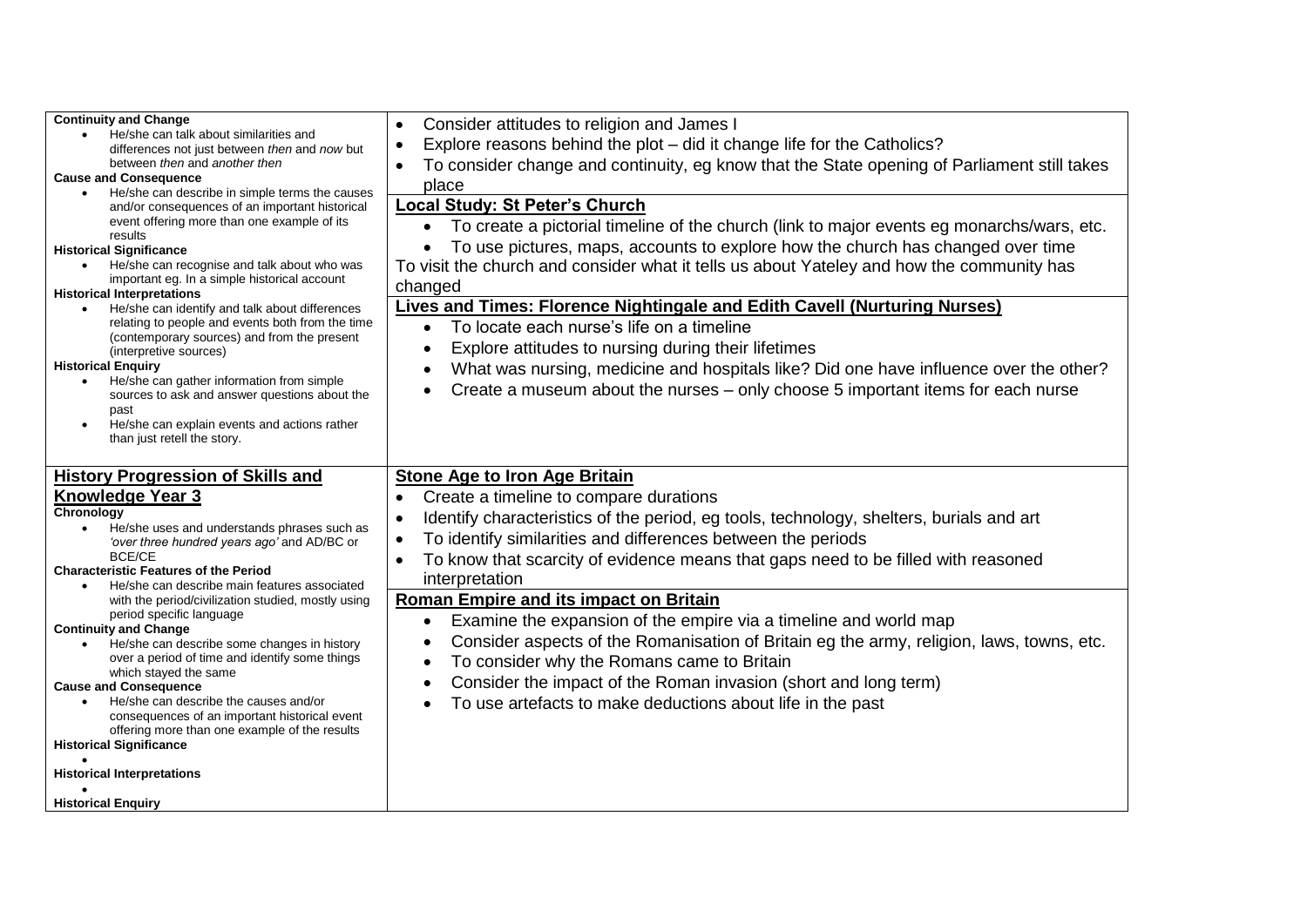| $\bullet$                                                                                                     |                                                                                                        |
|---------------------------------------------------------------------------------------------------------------|--------------------------------------------------------------------------------------------------------|
| <b>History Progression of Skills and</b>                                                                      | <b>Earliest Civilisations and Ancient Egypt study</b>                                                  |
| <b>Knowledge Year 4</b>                                                                                       | Compare earliest civilizations - locations and timeline<br>$\bullet$                                   |
| Chronology                                                                                                    | Identify similarities and differences                                                                  |
| He/she begins to understand historical periods<br>$\bullet$                                                   | Compare achievements                                                                                   |
| overlap each other and vary in length<br>He/she uses more precise chronological                               | Compare early civilizations to Britain during the Bronze age                                           |
| vocabulary                                                                                                    |                                                                                                        |
| <b>Characteristic Features of the Period</b>                                                                  | Investigate why ancient Egyptians mummified bodies                                                     |
| He/she can give simple explanations that not<br>$\bullet$<br>everyone in the past lived in the same way       | Consider what tombs can tell us about life and beliefs                                                 |
| He/she consistently use period specific language                                                              | <b>Anglo Saxons &amp; Scots</b>                                                                        |
| in explanations                                                                                               | Timeline and map work to see when/where from and why they left their homelands<br>$\bullet$            |
| <b>Continuity and Change</b>                                                                                  | Consider characteristics of the period: religious change and development of Saxon culture<br>$\bullet$ |
| He/she can describe and give some examples of<br>a range of changes at particular points in history           | To know about the development of Saxon Kingdoms<br>$\bullet$                                           |
| while some things remained the same                                                                           | To consider the legacy of the Saxons - language, learning, Christianity, etc.<br>$\bullet$             |
| He/she can explain why changes in different<br>$\bullet$                                                      | Investigate whether King Alfred really was great or was he just lucky?                                 |
| places might be connected in some way<br><b>Cause and Consequence</b>                                         |                                                                                                        |
| He/she can describe with simple examples                                                                      |                                                                                                        |
| different types of causes seeing that events                                                                  |                                                                                                        |
| happen for different reasons not just human<br>action                                                         |                                                                                                        |
| <b>Historical Significance</b>                                                                                |                                                                                                        |
| He/she can identify significance reveals<br>$\bullet$                                                         |                                                                                                        |
| something about history or contemporary life                                                                  |                                                                                                        |
|                                                                                                               |                                                                                                        |
| <b>Historical Interpretations</b>                                                                             |                                                                                                        |
| He/she can describe how different<br>$\bullet$                                                                |                                                                                                        |
| interpretations arise<br>He/she understands that historical                                                   |                                                                                                        |
| $\bullet$<br>understanding is continuously being revised; if                                                  |                                                                                                        |
| we find new evidence we have to rewrite the                                                                   |                                                                                                        |
| past                                                                                                          |                                                                                                        |
| <b>Historical Enquiry</b><br>He/she can describe and question origins and<br>$\bullet$                        |                                                                                                        |
| purposes of sources using knowledge of periods                                                                |                                                                                                        |
| and civilizations                                                                                             |                                                                                                        |
| He/she can ask perceptive questions<br>$\bullet$<br>He/she knows how to find, select and utilise<br>$\bullet$ |                                                                                                        |
| suitable information and sources to formulate                                                                 |                                                                                                        |
| and investigate hypothesis                                                                                    |                                                                                                        |
| <b>History Progression of Skills and</b>                                                                      | Local Study: Samuel Cody and the first powered flight in the UK                                        |
| <b>Knowledge Year 5</b>                                                                                       | Explore the chronology of flight by creating a timeline<br>$\bullet$                                   |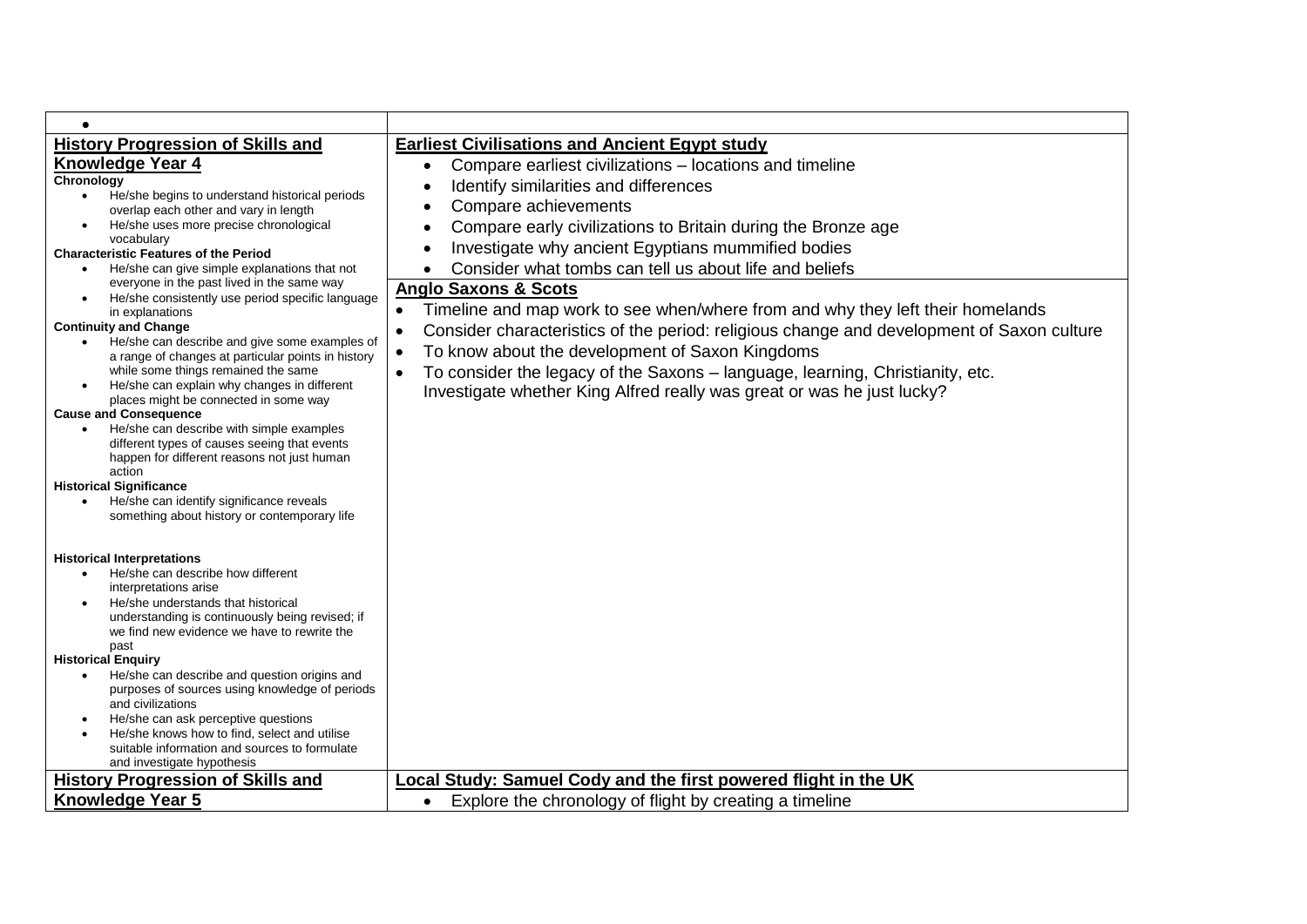| Chronology                                                                                                        | To know about the first powered flight in 1907 in Farnborough<br>$\bullet$                          |  |  |  |  |
|-------------------------------------------------------------------------------------------------------------------|-----------------------------------------------------------------------------------------------------|--|--|--|--|
| He/she can understand that past civilizations<br>$\bullet$<br>overlap with others in different parts of the world | Consider both the long and short term significance of the first powered flight<br>$\bullet$         |  |  |  |  |
| and that their respective durations vary                                                                          | Examine how the first powered flight is remembered both locally and nationally                      |  |  |  |  |
|                                                                                                                   | Vikings and Anglo Saxons up to 1066AD                                                               |  |  |  |  |
|                                                                                                                   |                                                                                                     |  |  |  |  |
| <b>Characteristic Features of the Period</b>                                                                      | Create timeline of Viking invasions and exploration<br>$\bullet$                                    |  |  |  |  |
| He/she can understand that some past<br>$\bullet$                                                                 | Using a world map, identify where the Vikings came from and where they travelled to<br>$\bullet$    |  |  |  |  |
| civilizations in different parts of the world have                                                                | Identify characteristics of the period, eg religion, trade, settlements, etc.<br>$\bullet$          |  |  |  |  |
| important similarities                                                                                            | Explore why the Vikings came to Britain and their relationship with the Anglo Saxons -<br>$\bullet$ |  |  |  |  |
| He/she can identify and make links between<br>$\bullet$<br>significant characteristics of the                     | Danelaw and Danegeld                                                                                |  |  |  |  |
| period/civilization studied and others studied                                                                    | Investigate whether the Vikings were just murderous thugs or were they more positive?<br>$\bullet$  |  |  |  |  |
| previously                                                                                                        | Mayan Civilization: Non-European society that provides contrasts with British history               |  |  |  |  |
| <b>Continuity and Change</b>                                                                                      |                                                                                                     |  |  |  |  |
| He/she can give simple examples of why change<br>$\bullet$<br>happened during particular events/periods           | AD900                                                                                               |  |  |  |  |
| He/she understands that there are usually a<br>$\bullet$                                                          | Compare to Britain cAD900 via timelines and locate on World map<br>$\bullet$                        |  |  |  |  |
| combination of reasons for any change                                                                             | To know about characteristic features of the period<br>$\bullet$                                    |  |  |  |  |
| He/she understands that changes do not impact<br>$\bullet$                                                        | Consider the impact of Europeans<br>$\bullet$                                                       |  |  |  |  |
| everyone in the same way or at the same time                                                                      | Consider misconceptions from the past, eg buildings influenced by the Egyptians<br>$\bullet$        |  |  |  |  |
| <b>Cause and Consequence</b><br>He/she can explain consequences in terms of<br>$\bullet$                          | Enquiry: Why did the Mayan civilization die out?                                                    |  |  |  |  |
| immediate and longer term effects and/or that                                                                     |                                                                                                     |  |  |  |  |
| people were affected differently                                                                                  |                                                                                                     |  |  |  |  |
| He/she can link causes or explain that one<br>$\bullet$                                                           |                                                                                                     |  |  |  |  |
| cause might be linked to another making an<br>event much more likely to happen                                    |                                                                                                     |  |  |  |  |
| <b>Historical Significance</b>                                                                                    |                                                                                                     |  |  |  |  |
| He/she can use criteria to make judgements as<br>$\bullet$                                                        |                                                                                                     |  |  |  |  |
| to the significance of events, people or                                                                          |                                                                                                     |  |  |  |  |
| developments within a particular historical<br>narrative                                                          |                                                                                                     |  |  |  |  |
| <b>Historical Interpretations</b>                                                                                 |                                                                                                     |  |  |  |  |
| He/she understands that different accounts of<br>$\bullet$                                                        |                                                                                                     |  |  |  |  |
| the past emerge for various reasons – different                                                                   |                                                                                                     |  |  |  |  |
| people might give a different emphasis<br>He/she understands that some interpretations                            |                                                                                                     |  |  |  |  |
| $\bullet$<br>are more reliable than others                                                                        |                                                                                                     |  |  |  |  |
| <b>Historical Enquiry</b>                                                                                         |                                                                                                     |  |  |  |  |
| He/she can explain, with examples, why a<br>$\bullet$                                                             |                                                                                                     |  |  |  |  |
| source might be unreliable                                                                                        |                                                                                                     |  |  |  |  |
| He/she can construct simple reasoned<br>arguments about aspects of events, periods an                             |                                                                                                     |  |  |  |  |
| civilizations studied                                                                                             |                                                                                                     |  |  |  |  |
|                                                                                                                   |                                                                                                     |  |  |  |  |
|                                                                                                                   |                                                                                                     |  |  |  |  |
|                                                                                                                   |                                                                                                     |  |  |  |  |